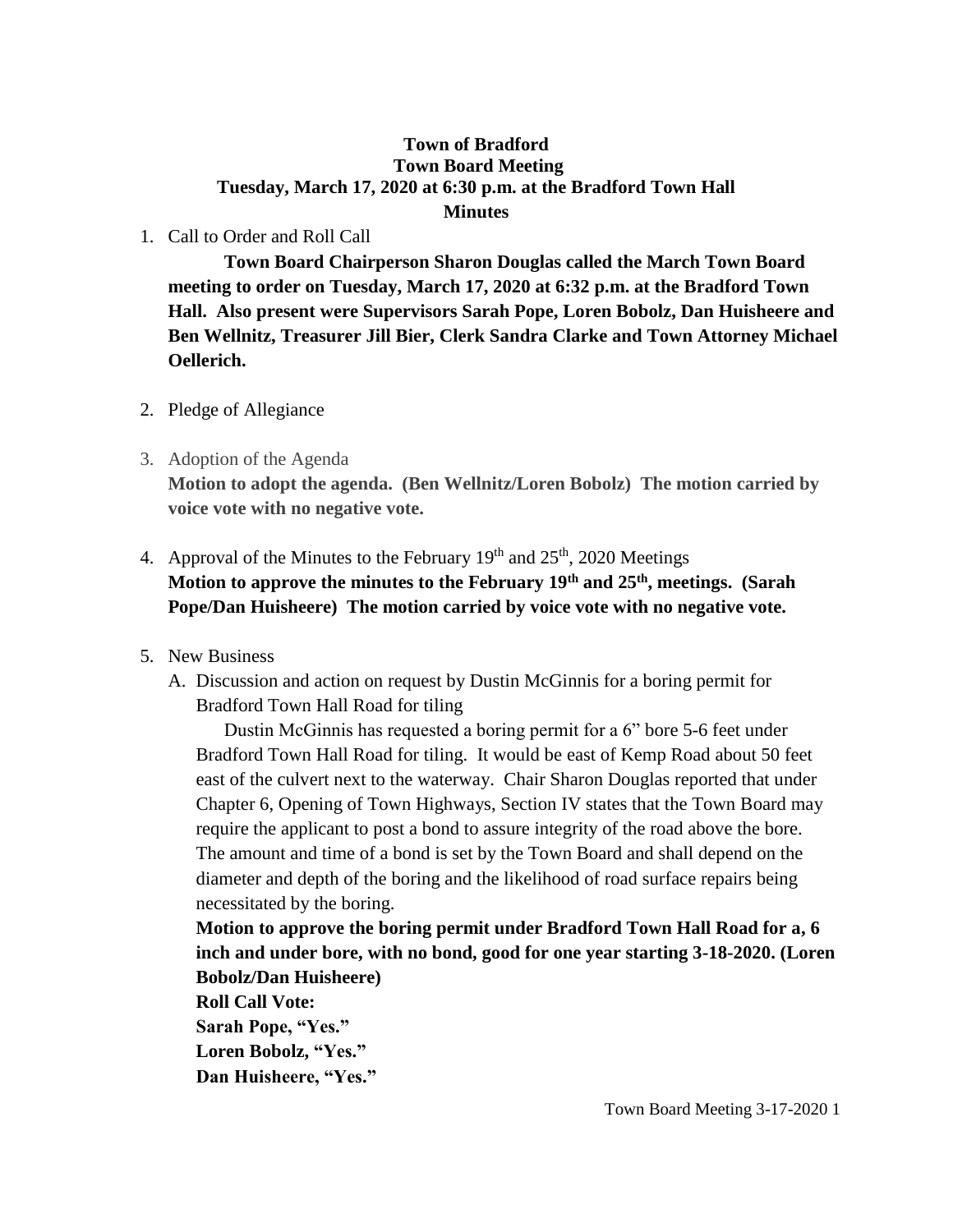## **Ben Wellnitz, "Yes." Sharon Douglas, "Yes." The motion carried unanimously.**

- B. Report on by a representative on the Delavan Darien School District No report.
- C. Discussion and action on permits for vacant units and other units in Shady Hill Mobile Home Court with Town Attorney Michael Oellerich and Building Inspector

Chair Sharon Douglas stated that a representative from MZIS would not be here tonight. Shady Hill Mobile Home Court unit 61 had requested a permit to have an electrical hook-up. She had spoken at length with Greg Noll and instructed him to deny the permit. Greg Noll informed her that Troy Everson had gone out to inspect the trailer and according to him he could not review any electrical work as they had done some remodeling in the mobile home. MZIS charged the \$75.00 fee for going out to inspect and the unit failed the inspection.

Attorney Oellerich stated that Mr. Merriam has a date of April  $1<sup>st</sup>$  to remove the uninhabitable units. He advised that they have Greg Noll go through the park and make a list of the uninhabitable units to be removed. If owner is not in compliance the Town can then, not issue a mobile home park license.

**Motion to have Attorney Oellerich contact Greg Noll about developing a list of uninhabitable trailers. (Dan Huisheere/Sarah Pope) The motion carried by voice vote with no negative vote.**

D. Discussion and action on adoption of an ordinance for commercial permits

**Attorney Oellerich stated that the ordinance for commercial permitting amends and restated Chapter 7 of the Code of Ordinances. The board reviewed the proposed ordinance. Attorney Oellerich stated that he would send it to Greg Noll and if there are any changes, he will send it to the clerk to get it to the board before the next meeting.**

E. Discussion and action on a resolution establishing fees for satisfying records requests under Wisconsin State Statue 19.35

Town Board Meeting 3-17-2020 2 Chair Sharon Douglas reported that the clerk had had a large open records request from an attorney that required copies to be made and mailed. There were 127 pages and the postage cost was \$14.45. Chair Sharon Douglas reported that she had checked the various Town websites and their fees ranged from 15 cents a copy to 25 cents per copy for black and white copies. Color copies were was charged at 25 cents a copy. Some towns only charged after the first 5-10 copies, some charged \$5.00 for map reproduction and there were a few towns that charged for record location. One town stated, "There would be no charge for locating a record unless the actual cost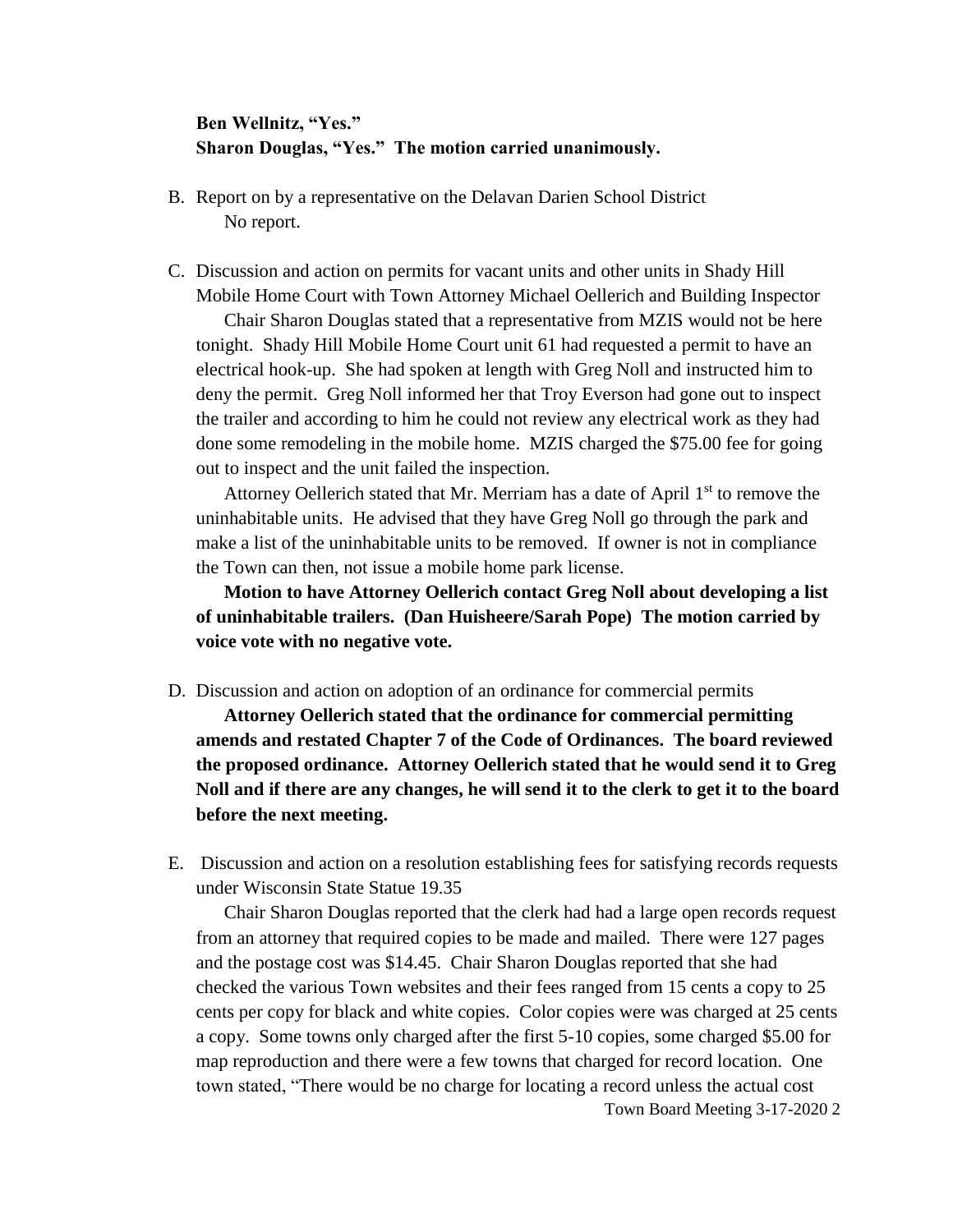exceeded \$50.00. The rate for locating a record was \$30 per hour. Another town's research was anything over 20 minutes per hour or part of \$50.00. She stated that not many towns charged a locating fee.

**Motion to charge 15 cents per copy plus postage for any open records costs that postage and copy costs exceed \$10.00. (Loren Bobolz/Ben Wellnitz) The motion carried by voice vote with no negative vote.**

F. Discussion and action on request by Emerald Heights Inc. Andy & Vicky Duoss representatives, for an A-1 Conditional Use Permit on Parcel No. 6-3-66, 109.95 acres, the W  $\frac{1}{2}$  of the NW  $\frac{1}{4}$  and the NW  $\frac{1}{4}$  of the SW  $\frac{1}{4}$  of Section 8, 1636 S. State Road 140, Janesville, Town of Bradford under A-1 District Section 4.4 (3) (e) of Chapter One, the Zoning Ordinance of the Code of Ordinances of the Town of Bradford, to allow an additional farm residence on the parcel. They are also requesting continued use of the existing residence at 1919 S. State Road 140 for a short term until the new residence is built and ready for occupancy, with removal of the existing residence at that location to be completed within a term to be determined by the Town Board.

**Chair Sharon Douglas reported that the recommendation of the Planning and Zoning was to approve the Conditional Use Permit. She added that she had spoken with Vicky Duoss today and their plans are to have the new house built no later than November or December and to have the old residence at that location gone by the end of January.** 

**Motion to approve the Conditional Use Permit with the stipulation that the old residence will be removed within 60 days of the new house at that location. (Dan Huisheere/Sarah Pope) The motion carried by voice vote with no negative vote.**

- G. Discussion and action on return of road boring bond to Rock Prairie Dairy Rock Prairie Dairy had posted a \$5,000 road bond for a 6 inch bore under Scharine Road several years ago. There has been no damage to the road. **Motion to send the road bond back to the Rock Prairie Dairy. (Loren Bobolz/Sarah Pope) The motion carried by voice vote with no negative vote.**
- H. Discussion and action on sale of foreclosed parcel

**There has been no word from the prospective buyer so the parcel will be put back on the market.**

Town Board Meeting 3-17-2020 3 I. Discussion and action on report by Fire District Representative **Chair Sharon Douglas reported the following: The Fire and EMS calls were 36 in February. The current staffing levels are 30. Charles will be stepping down at the end of the month and Marc Thompson will**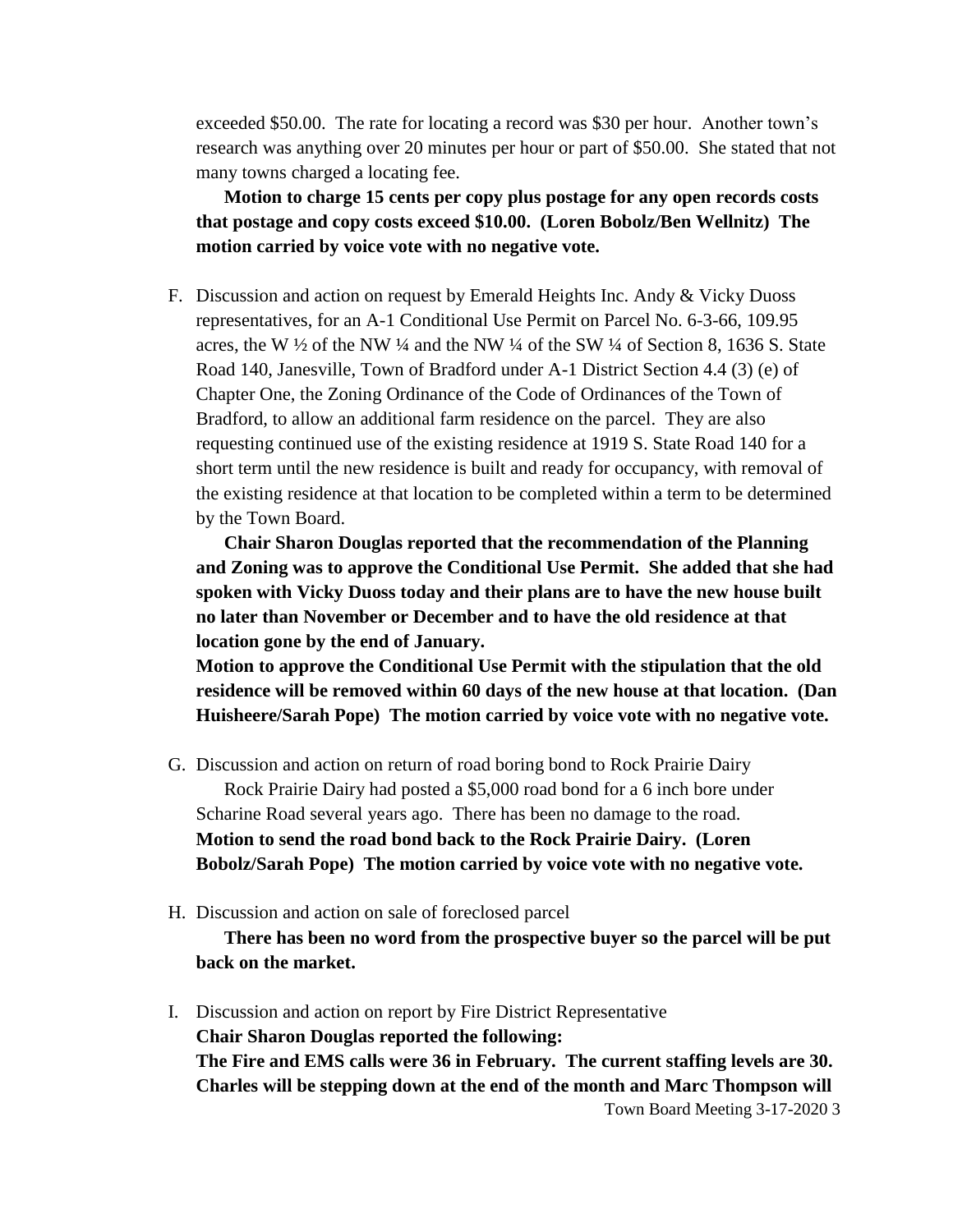**step in for the EMS Committee. The Fire Department will be burning down a house on the intersection of Carvers Rock Road and Larsen Road. Andrea Jacobs is leaving her position as bookkeeper and the position will be posted for one week. Chief Ruosch will interview candidates when he returns from a vacation in Mexico. It was brought up whether or not he should be tested for COVID 19. Discussion was that he was not in a level 2 or 3 area. An extra \$2,997.75 was paid on the loan.**

J. Discussion and action on Zoning Officer Report

**The building inspector went out to Shady Hill Mobile Home Court to inspect for an electrical hookup but unit failed the inspection.**

K. Discussion and action on Supervisors' evaluation of their sections of roads

**Wellnitz reported that the edge of the eastbound lane on Avalon Road by Dockhorn's hill is breaking up. Loren Bobolz reported that Waite Road was breaking up. Carvers Rock Road by Edward Inman's needs ditching near the gas line. Dustin McGinnis provided the phone number to call for the gas line. Jill Bier reported that Bob Bier had picked up the rest of the items dumped on Bradford Town Hall Road.**

L. Discussion and action on roadwork, including but not limited to tree trimming, culvert repair and replacement, crack filling, ditching, shouldering, maintenance including replacement of signs and posts, paver repair, pot hole filling, Creek Road Bridge State/Municipal Agreement and Emerald Grove Bridge Projects

**Sharon Douglas reported that she and Wayne had toured the roads to check the road conditions. She reported that she had spoken with Matt Yoss and will be meeting with him on Thursday afternoon regarding the broken up areas on Waite Road. She stated that there is a large area in front of Fire No. 10607 measuring approximately 40 ft. x 10 feet and there are two smaller areas on this road. B C Townline Road past Gretschmann's on the north side has also broken up with large holes present. She added that she received a call from a resident that cars are driving on the wrong side of the road going over the hill to avoid this. There is another large area near Peterson's. The other area is the area by Edward Inman's and the pothole material will not stay in. Sharon Douglas will get an estimate from Matt Yoss on the areas. Steve from 3 Franks was contacted but has not called back.**

**Chair Sharon Douglas reported that Scott from Crack Filling Service has a proposed list of potential roads to be done in 2020. Avalon Road from the railroad tracks to Highway 140 would cost \$5,000. To finish Bradford Town Hall Road from the railroad tracks to Highway 140 would be \$5,000. Kemp Road**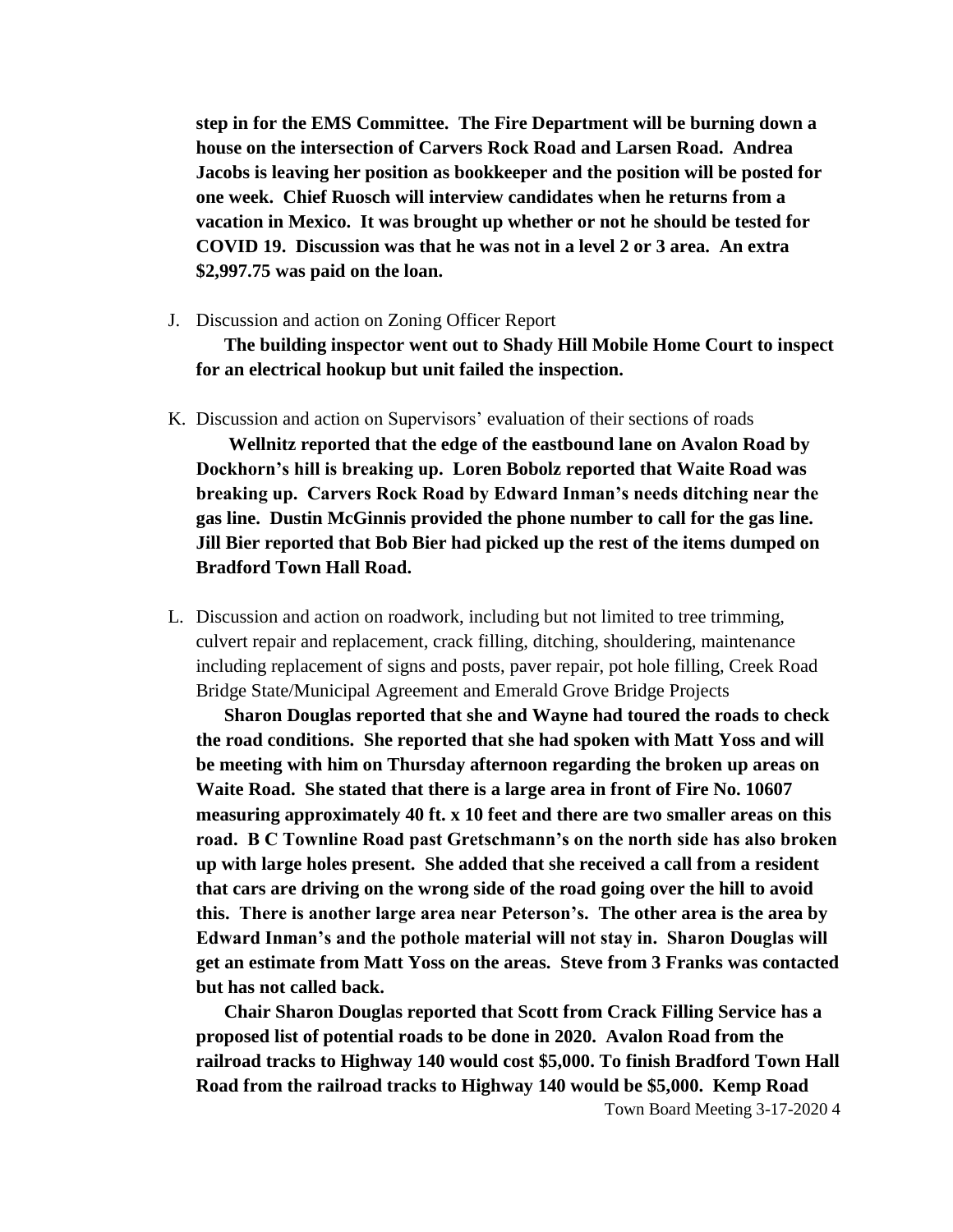**from Bradford Town Hall Road to Highway 14 would be \$10,000. Larsen Road from Highway 140 to Carvers Rock Road would cost \$12,500. These areas would be spot sealed, dipped for cross crack and problem areas would be addressed. The board will address the paver repair and crack filling at the next meeting.** 

**Chair Sharon Douglas asked the Board members to assess their roads for signs that need to be replaced or straightened.**

**Chair Sharon Douglas reported that the Town has been awarded the Multimodal Local Supplement for the Creek Road Project from Odling Road to Clowes Road which was \$858,905.00 and WisDOT will reimburse the Town of Bradford up to 70% of the project's cost to a limit of \$601,611.80. She stated that the Town would soon be receiving a State/Municipal Agreement (SMA) from WisDOT which will need to be signed and returned prior to incurring project costs. The Town has six years to complete the project. Chair Sharon Douglas will check on having Ryan from Battermans come to the next meeting.** 

**Dan Huisheere reported that Paul Luety would cut the trees on Carvers Rock Road starting at the intersection of Creek Road and going north on both sides of the road to Larsen Road for three days. The trees would be burned in a neighbor's field or hauled away. The road would need to be closed during that time. The trees will be marked. The cost would be \$4500. It could be done now or in June. Sarah Pope stated that according to the contract Paul Luety would not be responsible for damage to overhead lines. She added that as long as Paul Luety knows he will have to contact Digger's Hotline and get Frontier down here. She stated that before they sign this Paul Luety will have to have Digger's Hotline and Frontier out here. The Board agreed.**

**Motion to accept Paul Luety's bid of \$4500 for tree removal including the stumps on Carvers Rock Road from Larsen Road south to Creek Road. (Loren Bobolz/Sarah Pope) The motion carried by voice vote with no negative vote.** 

**The Board discussed renting the tractor and mower advertised in the WTA booklet to trim brush and trees along the road. The Town of Sharon had used it for 40 hours for a cost of \$3200. The roads discussed were Minkey Road, Maple Lane by Loren Bobolz's and Creek Road from Gordy Rye's west. Dan Huisheere said he could operate it. Insurance would have to be obtained.**

The board discussed using the fiber cold patch from Sherwin Industries in Milwaukee. Loren Bobolz will contact Jim Churchill to pick up a load and haul it too the Town Hall.

**Motion to have Jim Churchill get a load of fiber cold patch. (Dan Huisheere/Ben Wellnitz) The motion carried by voice vote with no negative vote.**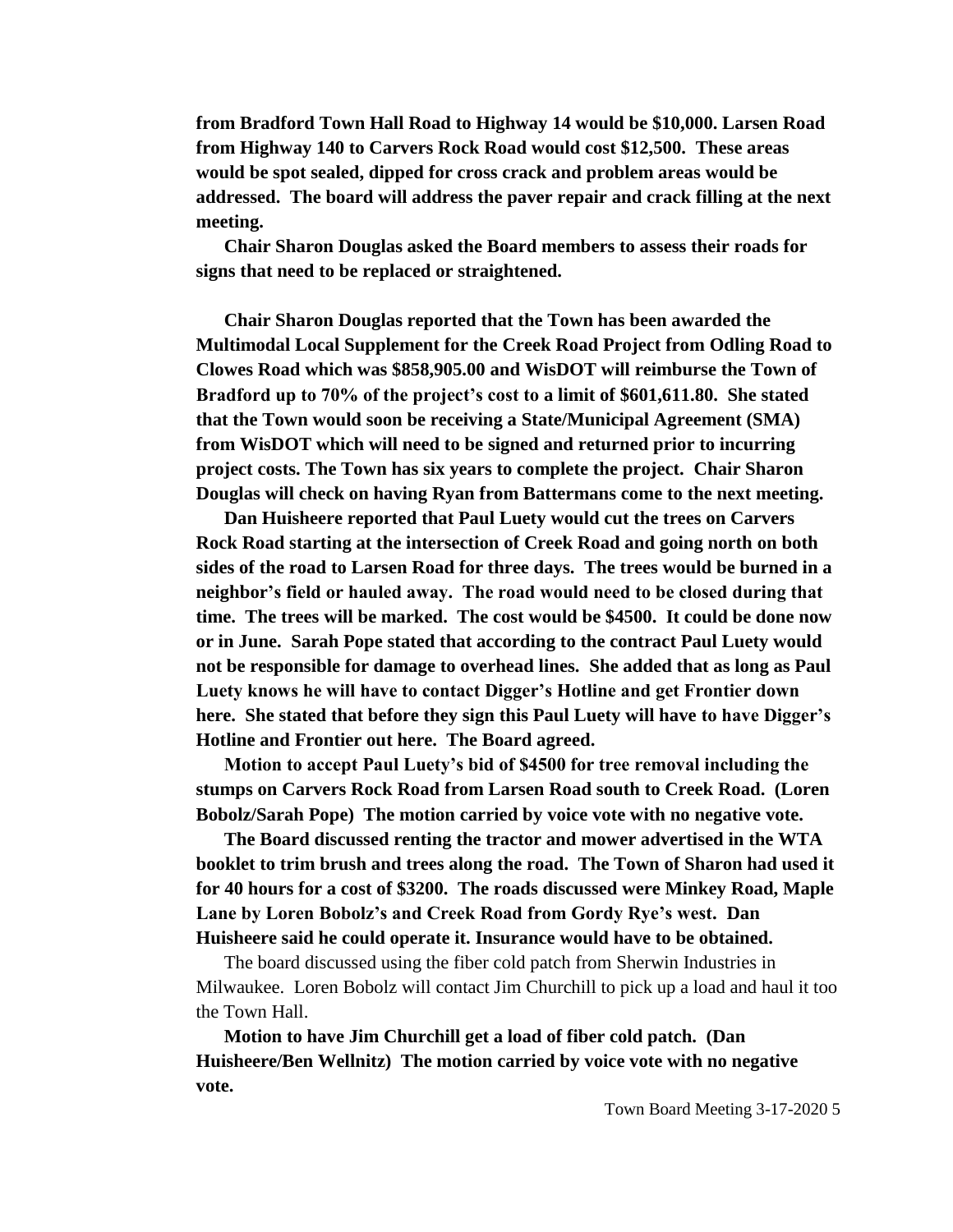**Motion to have Sharon Douglas call Paul Luety to have him deliver a load of ¾ inch gravel. (Dan Huisheere/Loren Bobolz) The motion carried by voice vote with no negative vote.**

**Jill Bier reported that the Workenders Program has been suspended due to COVID 19.** 

- M. Discussion and action on Town Hall Repair Committee Report **Chair Sharon Douglas will check on prices for coating the Town Hall ramps**.
- N. Discussion and action on approval of Driveway Permit Applications **No Application were received.**
- O. Discussion and action on Utility Permit Applications **No applications were received.**
- P. Citizen Participation **None.**
- 6. Announcements and Reports
	- **a. The April Town Board meeting will be held on Tuesday, April 21st, 2020 immediately following the Annual Town Meeting which will begin at 6:30 p.m. at the Bradford Town Hall.**
	- **b. Rock County Sheriff's Report was reviewed.**
- 7. Treasurer's Report

**Motion to approve the Treasurer's Report. (Ben Wellnitz/Dan Huisheere) The motion carried by voice vote with no negative vote.**

8. Bills for Approval

**The \$5,000 Road Bond was added to the bills to be paid. Motion to approve the bills for payment. (Loren Bobolz/Dan Huisheere) The motion carried by voice vote with no negative vote.**

9. Adjournment

**Motion to adjourn. (Loren Bobolz/Dan Huisheere) The motion carried by voice vote with no negative vote. The meeting was adjourned at 8:47 p.m.**

**Respectfully submitted,**

**Sandra Clarke, Clerk**

Town Board Meeting 3-17-2020 6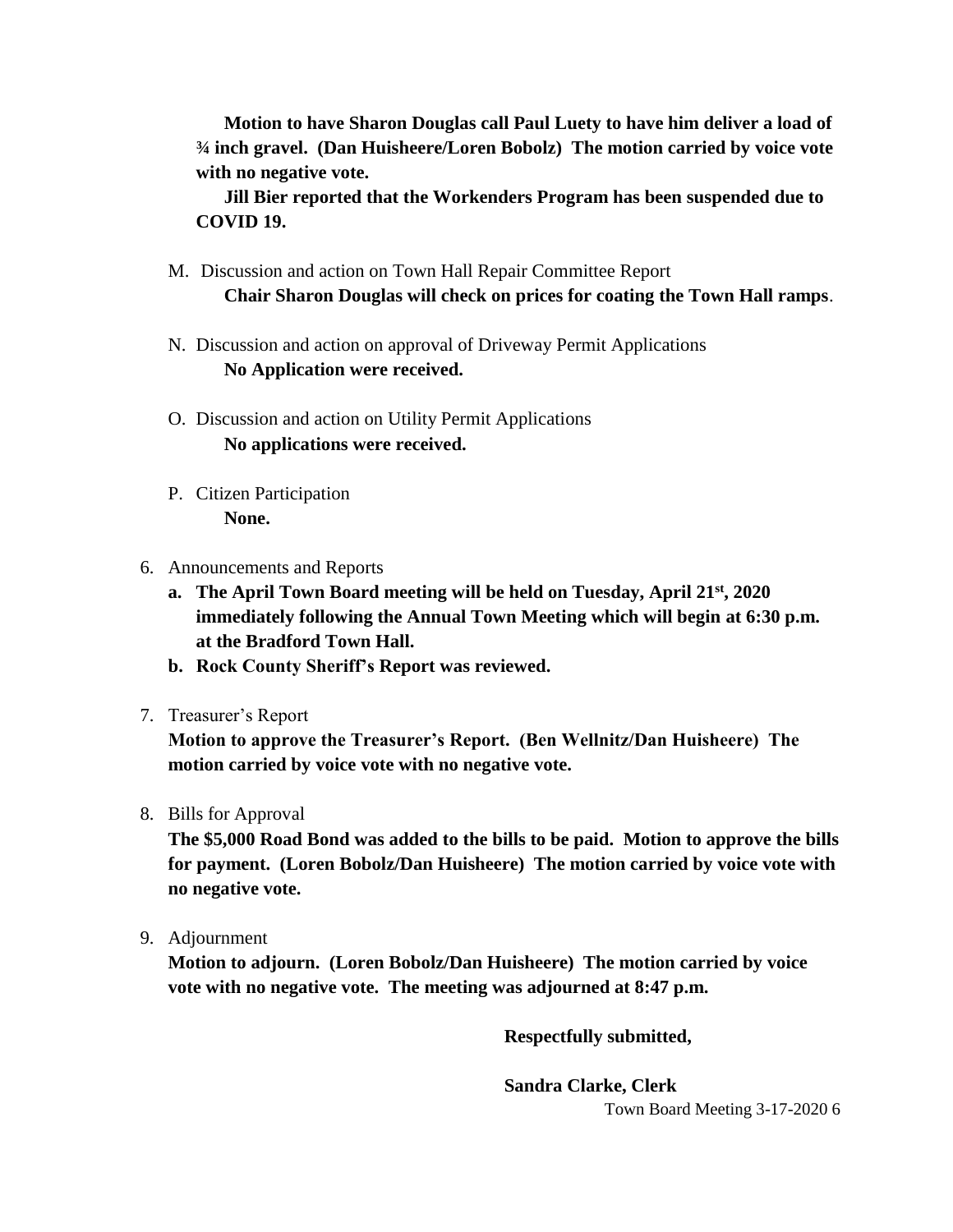Bills for Approval

| <b>Rock Energy Cooperative</b>           | Town Hall Light                                                                                                                                | \$46.10                        |  |
|------------------------------------------|------------------------------------------------------------------------------------------------------------------------------------------------|--------------------------------|--|
| <b>Alliant Energy</b>                    | Hwy. $exp. - street$ lights                                                                                                                    | 54.61                          |  |
| <b>Rock Valley Publishing LLC</b>        | Publications-Recycling = $8.16$ ,<br>Election exp. $= 62.39$ ,<br>Town Bd. exp. $= 37.97$ ,                                                    |                                |  |
|                                          | Zoning $exp. = 29.82$                                                                                                                          | 138.34                         |  |
| Lentells Disposal                        | Recycling                                                                                                                                      | 500.00                         |  |
| <b>Clinton Community School District</b> | <b>Monthly Parking Permit Fees-</b>                                                                                                            |                                |  |
|                                          | March                                                                                                                                          | 186.24                         |  |
| Pat's Services, Inc.                     | Town Hall exp.-                                                                                                                                |                                |  |
|                                          | $(1/25/2020 \text{ to } 2/21/2020)$                                                                                                            | 90.00                          |  |
| Nowlan & Mouat LLP                       | Legal Fees-                                                                                                                                    |                                |  |
| Rock Co. Dept. of Public Works           | Hwy. $exp. - row$ acquisition<br>Creek Rd. RR Bridge<br>Project = $12,087.50$ ,                                                                |                                |  |
|                                          | Bridge inspections = $1065.00$ ,<br>Admin. Support = $599.75$                                                                                  | 13,752.25                      |  |
| <b>Rock County Treasurer</b>             | Dog Licenses                                                                                                                                   | 5.50                           |  |
| Sandra Clarke                            | Election exp. - flag \$7.19,<br>Pens \$28.89, stamps \$297.00,<br>Paper-29.52, printer cartridges - 85.43,<br>Dusting spray $-12.64 = $460.67$ |                                |  |
|                                          | Zoning Exp. = postage $$56.45$                                                                                                                 |                                |  |
|                                          | Clerk exp. - postage \$14.45,<br>Printer cartridges \$99.15, ream                                                                              | Town Board Meeting 3-17-2020 7 |  |